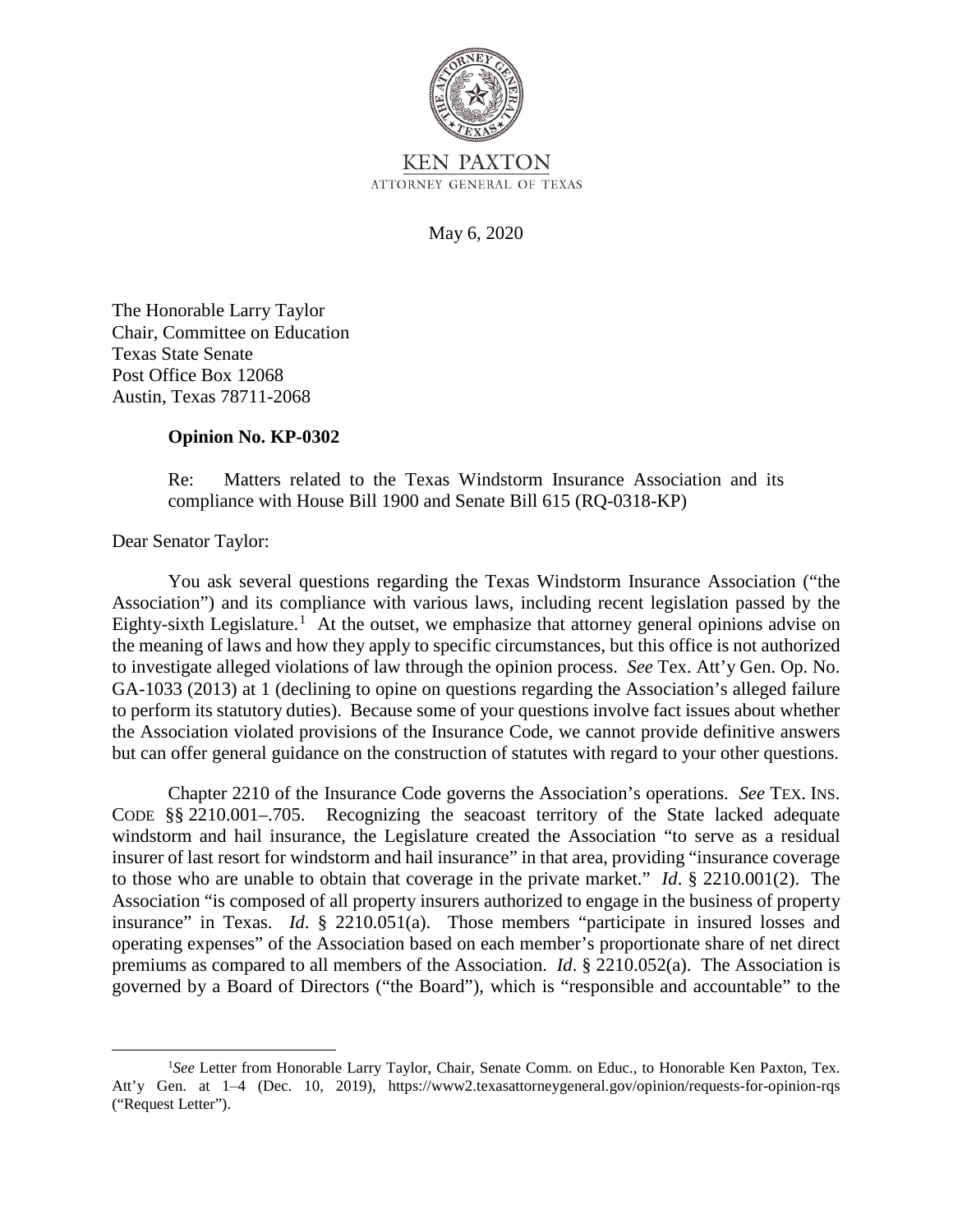$\overline{a}$ 

Commissioner of Insurance. *Id*. §§ 2210.101, .102.; *see also id*. § 31.001(1) (defining "Commissioner" for purposes of the Insurance Code to mean "the commissioner of insurance").

 year with a probability of one in 100." *Id*. § 2210.453(b). The Association may "purchase Relevant to your questions, the Legislature requires the Association to "maintain total available loss funding in an amount not less than the probable maximum loss . . . for a catastrophe reinsurance or use alternative risk financing mechanisms or both as necessary," in addition to other resources, to achieve the required funding level. *Id*. § 2210.453(a), (b). Any costs of the reinsurance or alternative financing mechanisms in excess of the probable maximum loss must be paid by assessments on the Association's members. *Id*. § 2210.453(d).

 sources in excess of the . . . statutory minimum level." Request Letter at 2. The Legislature enacted subsection 2210.453(d) during the 2019 legislative session, and it became effective minimum level of funding but did not require a specific funding source for amounts in excess of that reinsurance, occurred prior to implementation of House Bill 1900.<sup>4</sup> Briefing also explains that the reinsurance contract for the 2019 storm season was effective beginning June 1, 2019.<sup>5</sup> The 219 (Tex. 2002) ("Courts generally presume that the Legislature intends a statute or amendment In your first question, you ask whether the Association violated subsection 2210.453(d) by failing to require "member insurer companies to pay for the cost of the Association's 2019 funding June 10, 2019.<sup>2</sup> Prior to that time, chapter 2210 required the Association to maintain the statutory the minimum.<sup>3</sup> Briefing submitted in response to your request explains that the Association's decision to purchase reinsurance for the 2019 storm season, and its decision about the amount of requirement that Association member assessments fund the cost of reinsurance or alternative financing mechanisms in excess of the probable maximum loss applies to reinsurance purchases made on or after the effective date of House Bill 1900. To the extent the Association purchased reinsurance for the 2019 storm season prior to June 10, 2019, subsection 2210.453(d) would not apply to such purchases. *See Subaru of Am., Inc. v. David McDavid Nissan, Inc.*, 84 S.W.3d 212, to operate prospectively and not retroactively.").

 a given year. TEX. INS. CODE § 2210.453(b). Chapter 2210 does not provide a formula for Department of Insurance in the first instance. *See id*. § 2210.008(b), (d). The Department of Even if section 2210.453(d) applied to reinsurance purchased for the 2019 storm season, your question requires a determination as to the "probable maximum loss" for the Association in calculating that potential loss and instead delegates this calculation to the Association and the Insurance is in the process of proposing rules that establish how the Association will make that

Act of May 28, 2015, 84th Leg., R.S., ch. 615, § 20, 2015 Tex. Gen. Laws 2036, 2042.

<sup>&</sup>lt;sup>2</sup> Act of May 23, 2019, 86th Leg., R.S., ch. 790, § 8, 2019 Tex. Sess. Law Serv. 2237, 2239 (H.B. 1900).<br><sup>3</sup> Act of May 28, 2015, 84th Leg., R.S., ch. 615, 8.20, 2015 Tex. Gen. Laws 2036, 2042.

 Gen. at 2 (Jan. 10, 2020) (on file with the Op. Comm.) (explaining that Board action to purchase reinsurance occurred 4 *See* Brief from John Polak, Gen. Manager, Tex. Windstorm Ins. Ass'n, to Honorable Ken Paxton, Tex. Att'y on Feb. 5, 2019).

 Tex. & Ass'n of Fire and Cas. Cos. of Tex., to Honorable Ken Paxton, Tex. Att'y Gen. at 3 (Jan. 21, 2020) (on file 5 *See* Brief from Jay Thompson, Thompson, Coe, Cousins, & Irons, L.L.P., on behalf of the Ins. Council of with the Op. Comm.) (explaining that the Association's current reinsurance contract is effective June 1, 2019, through May 31, 2020).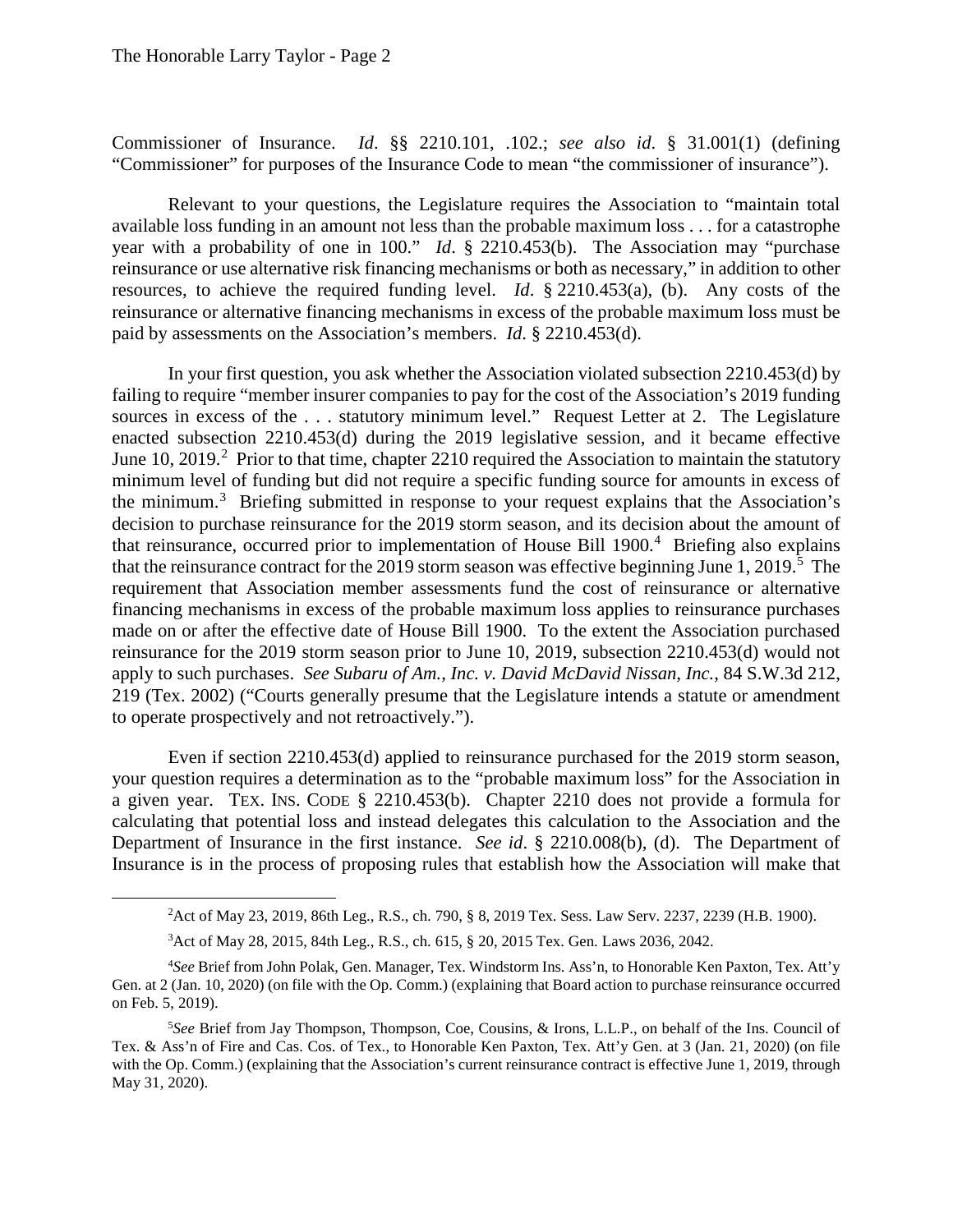numerous factual inquiries as well scientific and actuarial expertise.<sup>7</sup> It is therefore beyond the determination.<sup>6</sup> As briefing in response to your request recognizes, that calculation will involve scope of an attorney general opinion to determine the probable maximum loss. Without that initial fact determination, it is not possible to answer whether the Association violated subsection 2210.453(d) for any given storm season.

revenue earned in a subsequent year." TEX. INS. CODE  $\S$  2210.071(b). <sup>8</sup> How the Association is In your second question, you ask whether the Association or Board violated subsection 2210.071(b) of the Insurance Code. Request Letter at 2. That subsection, amended during the past session, now provides: "The association may not pay insured losses and operating expenses resulting from an occurrence or series of occurrences in a catastrophe year with premium and other funding losses from Hurricane Harvey is not a question we can answer without a factual inquiry into its finances, a task we do not undertake through the opinion process.

 2210.1052 of the Insurance Code. Request Letter at 3. That section provides: In your third question, you ask whether the Association or Board is in violation of section

> an emergency meeting to notify the member insurers about the If the ultimate loss estimate for an occurrence or series of occurrences made by the chief financial officer or chief actuary of the association indicates member insurers may be subject to an assessment under Subchapter B-1, the board of directors shall call assessment.

 TEX. INS. CODE § 2210.1052. You explain that at some point during 2019, the Association increased the total loss estimate for Hurricane Harvey. Request Letter at 2. Exactly when the chief financial officer or chief actuary determined to increase the ultimate loss estimate is unclear. assessment" on its member insurers. *Id*. However, at its December 10, 2019 regular meeting, the At the time you submitted your request, the Association had "not taken action to approve the Board voted to approve an assessment on insurance members:

 6 *See* TWIA Loss Funding Rules, Informal Working Draft & Requests for Informal Comments (July 18, 2019), https://www.tdi.texas.gov/rules/2019/documents/lossfundingcvr.pdf; *see also* Informal Working Draft of Rules, https://www.tdi.texas.gov/rules/2019/documents/lossfndtext.pdf.

simulation models." Brief from Henry Freudenburg, Chairman, Coastal Windstorm Ins. Coal., to Honorable Ken Paxton, Tex. Att'y Gen. at 5 (Jan. 10, 2020) ("Coastal Windstorm Ins. Coal. Brief") (on file with the Op. Comm.). <sup>7</sup>Briefing submitted by the Coastal Windstorm Insurance Coalition explains that the probable maximum loss determination "is an unknown quantity subject to actuarial estimation using actuarial judgment informed by estimated 2020 exposures, actual Texas hurricane experience from recent hurricanes . . . and the use of computerized hurricane

 the catastrophe reserve trust fund." Act of June 1, 2009, 81st Leg., R.S., ch. 1408, § 16, 2009 Tex. Gen. Laws 4396, 4400. An opinion from Attorney General Abbott concluded that nothing in that provision restricted the Association's use of available premiums, current or future, to satisfy prior obligations. Tex. Att'y Gen. Op. No. GA-1033 (2013) at 3. <sup>8</sup>Prior to the 2019 legislative session, that subsection provided that the association "shall pay losses in excess of premium and other revenue of the association from available reserves of the association and available amounts in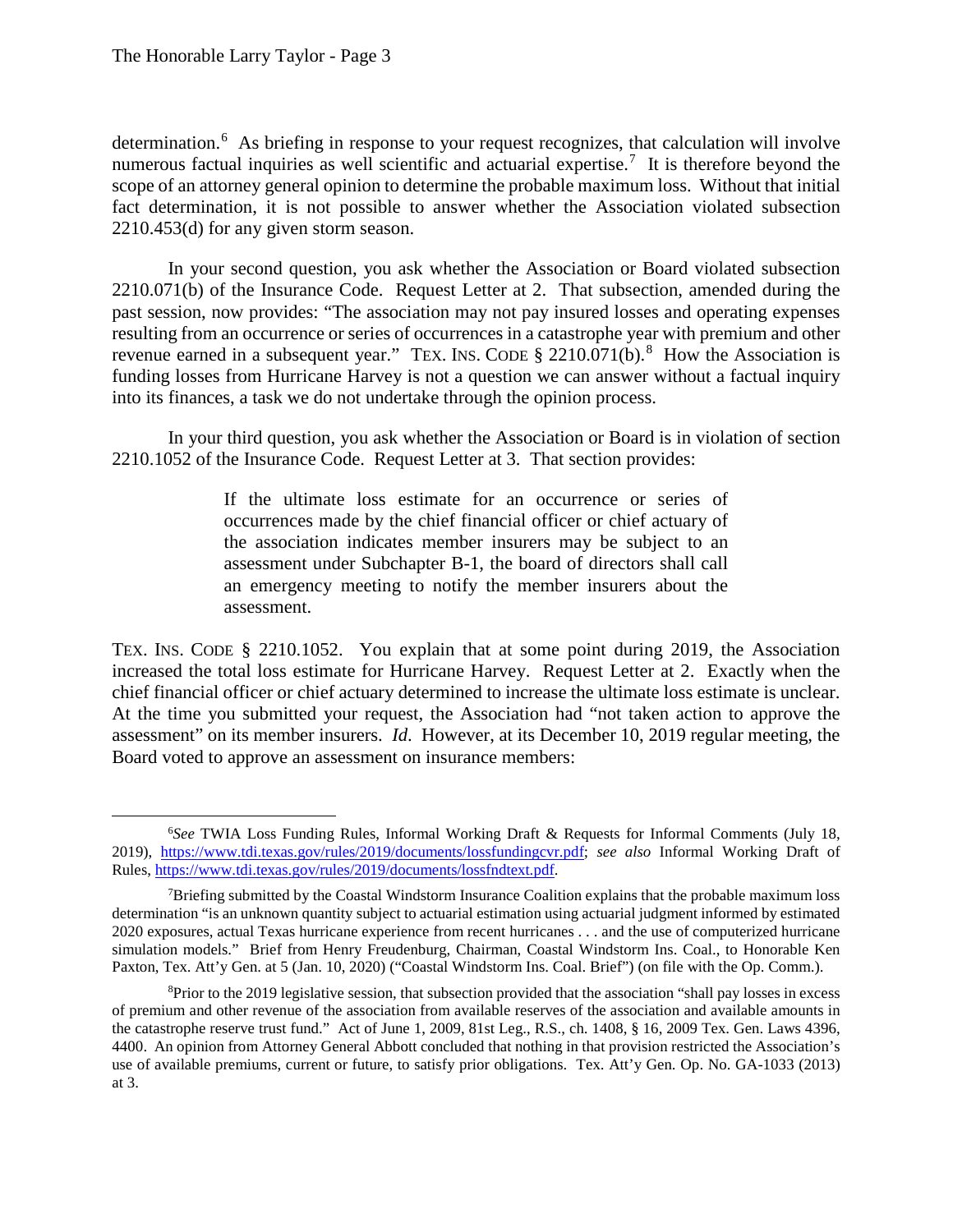$\overline{a}$ 

 approval of the Texas Commissioner of Insurance to levy and collect and loss adjustment expenses. The effective date of the assessment Resolved, that TWIA staff is authorized and directed to seek the an assessment from the member companies in the amount of \$90 million to provide funds for the payment of Hurricane Harvey losses levy is January 15, 2020. $9$ 

member insurers about the assessment." TEX. INS. CODE § 2210.1052 (emphasis added). construction). But subsection 2210.1052 does not provide a deadline by which the Board must call an emergency meeting. *See, e.g.*, *AC Interests, L.P. v Tex. Comm'n on Envtl. Quality*, 543 emergency meeting upon a determination that member insurers may be subject to an assessment. emergency meeting upon a determination that member insurers may be subject to an assessment. If the first opportunity for the Board to provide the requisite notice to member insurers about an Section 2210.1052 provides that the Board "*shall* call an emergency meeting to notify Generally, the word "shall" denotes a mandatory duty. *Lewis v. Jacksonville Bldg. & Loan Ass'n*, 540 S.W.2d 307, 310 (Tex. 1976); *see* TEX. GOV'T CODE § 311.016(2) (explaining that shall imposes a duty unless the context in which the word appears necessarily requires a different S.W.3d 703, 714 (Tex. 2018) (explaining that when a statutory provision "does not have an explicit or logically necessary consequence, we presume the provision was intended as a direction rather than a mandate"). Furthermore, it provides no consequence if the Board does not call an assessment was at a regularly scheduled Board meeting, it is unlikely a court would require the Board to call an emergency meeting in addition to the regularly scheduled meeting in order to provide the requisite notice.

In your fourth question, you ask whether the Association, its Board, staff, or third-party vendors violated any conflict-of-interest provision in chapter 2210 of the Insurance Code, the Association's Plan of Operation, or Department of Insurance Rule "as it relates to their fiduciary role in serving residential and commercial policyholders not otherwise eligible to receive wind coverage along the coast." Request Letter at 3. You do not point to a specific conflict-of-interest provision but ask generally whether one might exist.

Senate Bill 615, enacted during the past legislative session, adopted section 2210.109, requiring members of the Board or members of certain subcommittees of the Board to disclose potential conflicts of interest:

> discussion or vote by the board or subcommittee, as applicable, A member of the board of directors, or a member of a subcommittee of the board of directors that relates to underwriting and actuarial matters, shall disclose any potential conflict of interest of the member known by the member with respect to a matter for before the discussion or vote. A potential conflict of interest is an interest that may reasonably be expected to diminish the member's independent judgment with respect to the matter for discussion or

<sup>9</sup> Tex. Windstorm Ins. Ass'n Bd. of Directors, Dec. 10, 2019, Meeting, YOUTUBE (Dec. 12, 2019), *see also*  https://www.twia.org/news-and-announcements/twia-board-votes-on-rates-and-member-company-assessments/.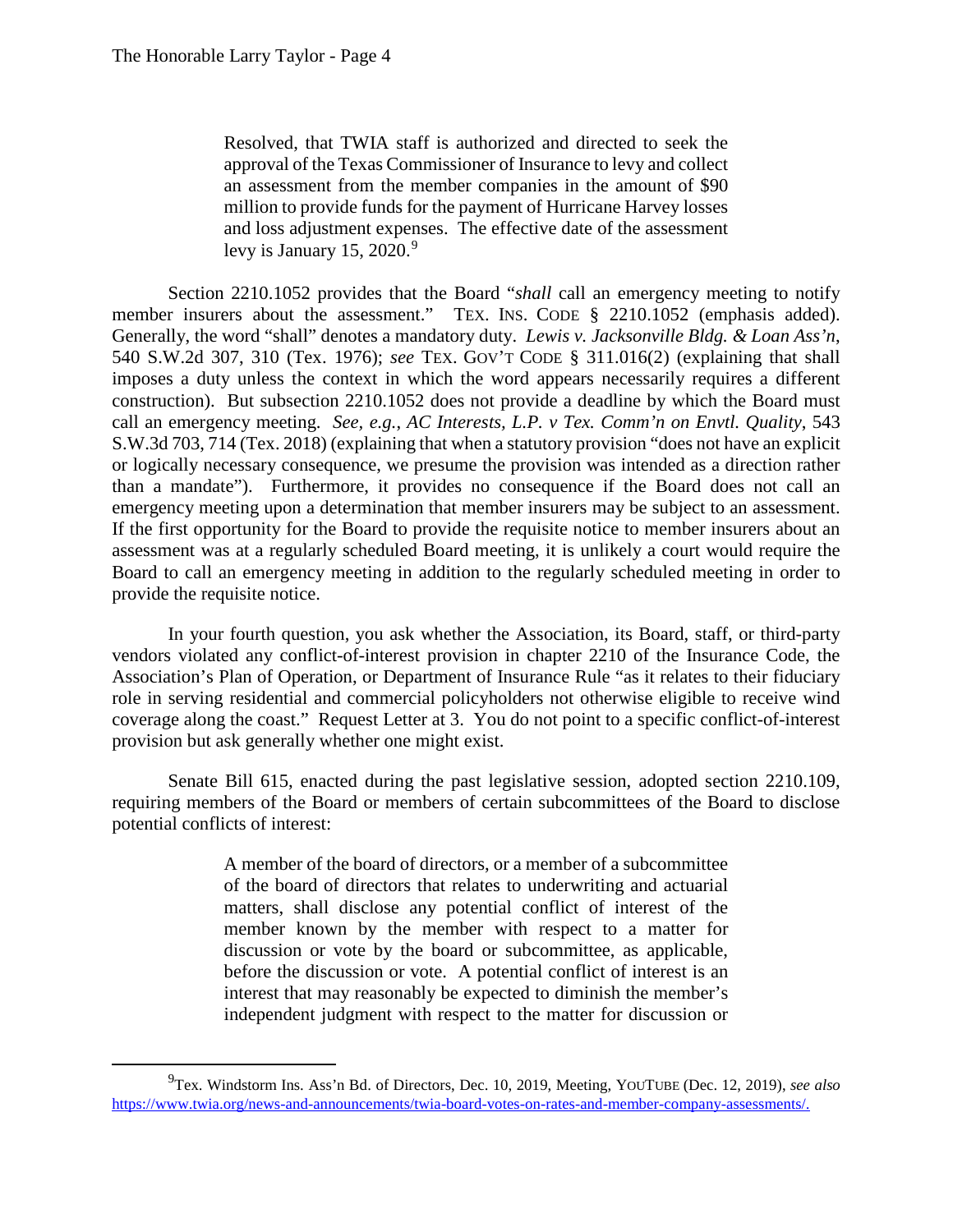$\overline{a}$ 

vote. Potential conflicts of interest required to be disclosed under this section include:

- (1) a financial or personal interest in an entity that may financially benefit from the outcome of the discussion or vote; and
- (2) holding an insurance policy issued by the association that may be affected by the discussion or vote.

 TEX. INS. CODE § 2210.109. Whether any Board member or Association staff has a conflict of the scope of an attorney general opinion.<sup>10</sup> interest and failed to disclose that conflict when required by statute involves fact questions beyond

currently represented on the Board as contemplated by chapter 2210 of the Insurance Code. currently represented on the Board as contemplated by chapter 2210 of the Insurance Code. Request Letter at 3. You do not point to any specific professional or ethical code of conduct that In your fifth question, you ask whether the Association or its Board is in violation of "any professional or ethical code of conduct" that prohibits members of a state governmental body from taking an action that would financially burden or financially discriminate against residents not includes such a standard but ask generally whether one might exist.

 *See* TEX. INS. CODE § 2210.102. Three member positions represent the insurance industry, three two vacancies exist on the Board, "one inland member and one seacoast member." Request Letter at 3. When a vacancy occurs on the Board, the "[C]ommissioner shall appoint a replacement."<br>TEX. INS. CODE § 2210.103(c). The Board itself has no authority to fill its vacancies.<sup>11</sup> TEX. INS. CODE § 2210.103(c). The Board itself has no authority to fill its vacancies.<sup>11</sup> By statute, the Association's Board is composed of nine members, appointed by the Commissioner of Insurance, representing different interests in relation to windstorm insurance. member positions represent residents of the coastal region, and three represent individuals residing more than 100 miles from the Texas coastline. *Id*. § 2210.102(b)–(d). You explain that currently,

Chapter 2210 does not address the effect of vacancies on the Board's ability to take action. confers the authority on a majority of the number of members fixed by statute." TEX. GOV'T CODE take action on an item over which the Board has authority. *See id*.; *see also* TEX. INS. CODE Board and does not condition the performance of those duties on all Board member positions being Under the Code Construction Act, a "grant of authority to three or more persons as a public body § 311.013(a). A majority of the Board fixed by statute is five, and five members of the Board may § 2210.102 Furthermore, through chapter 2210, the Legislature imposes numerous duties on the

 Association's legal counsel. *See* 28 TEX. ADMIN. CODE § 5.4001(b)(4). <sup>10</sup>You also ask about potential conflict-of-interest provisions within the Association's Plan of Operation. Request Letter at 3. Conflict-of-interest provisions within the Plan of Operation only address conflicts involving the

<sup>&</sup>lt;sup>11</sup>With regard to the three positions designated to represent the insurance industry, the Association's members nominate persons from its membership to fill those vacancies, and the Board submits those nominations to the Commissioner. TEX. INS. CODE § 2210.102(f). However, the Board plays no role in the appointment process for the two types of positions with current vacancies.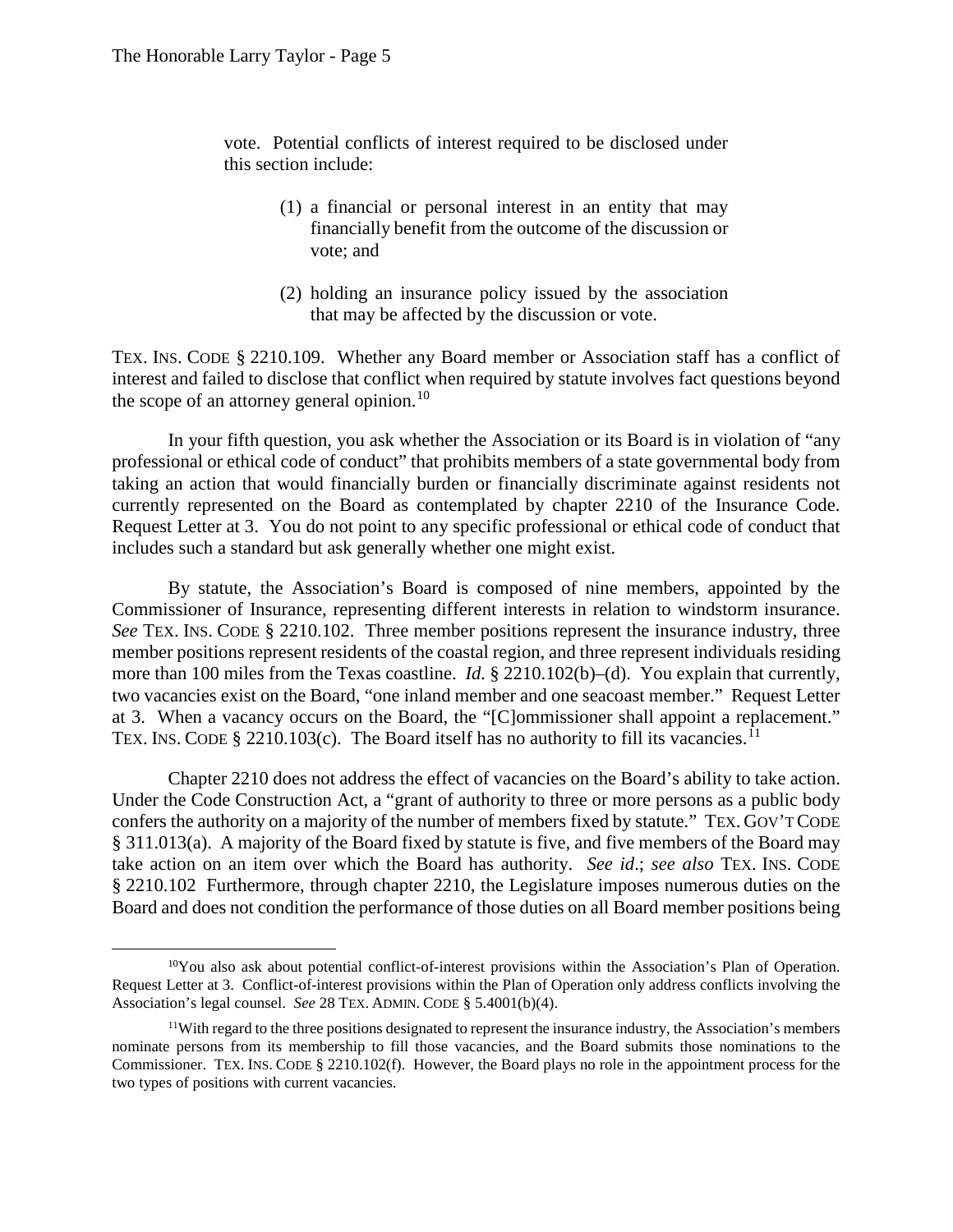filled. *See, e.g.*, *id*. §§ 2210.107 ("Primary Board Objectives; Report"), 2210.502 (requiring Board suggesting that vacancies impair the Board's ability to take action, so long as the Board satisfies the quorum requirement.<sup>12</sup> to "propose inflation adjustments to the maximum liability limits"). We find no authority

 [are] not present" to vote on those rates. *See* Coastal Windstorm Ins. Coal. Brief at 28‒9; *see also* TEX. INS. CODE § 2210.355(c) ("Rates must . . . not unfairly discriminat[e] . . . ."). Whether unfair discrimination occurs in a specific  $12$ Briefing submitted in response to this request argues that the Board violates statutory requirements that rates "not unfairly discriminat[e]" against coastal policyholders "if the required number of coastal board members instance involves a fact question, and the law does not recognize de facto or per se discrimination by virtue of a Board vacancy.